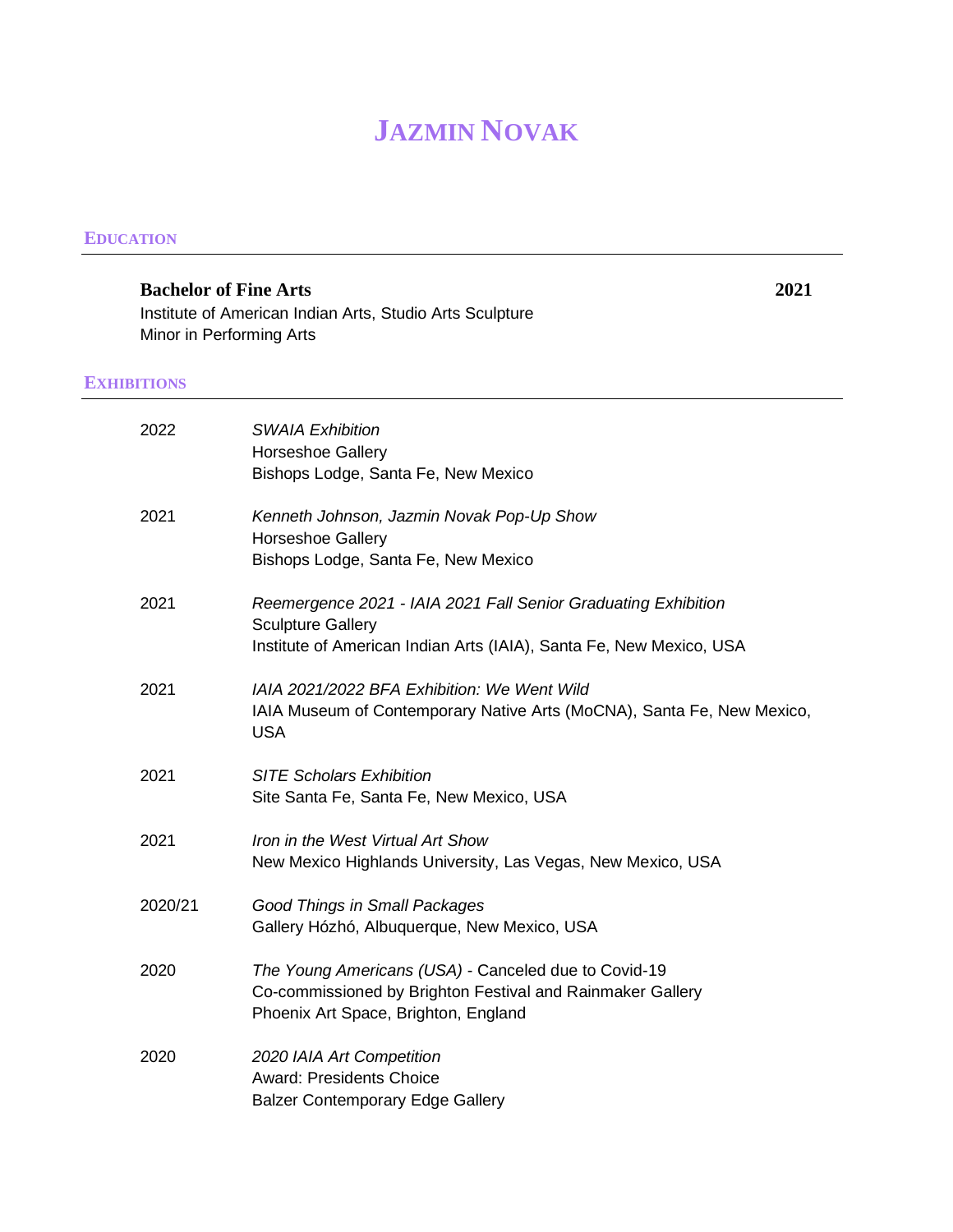|                    | Institute of American Indian Arts (IAIA), Santa Fe, New Mexico, USA                                                                              |
|--------------------|--------------------------------------------------------------------------------------------------------------------------------------------------|
| 2019               | Honoring Ourselves: Diversity2<br><b>Balzer Contemporary Edge Gallery</b><br>Institute of American Indian Arts (IAIA), Santa Fe, New Mexico, USA |
| 2019               | Marist LdM Biennale 2019 Exhibition<br>Silos Art Inside, Venice, Italy                                                                           |
| 2019               | Small Medium at Large<br><b>Balzer Contemporary Edge Gallery</b><br>Institute of American Indian Arts (IAIA), Santa Fe, New Mexico, USA          |
| 2018               | <b>IAIA Exhibition</b><br>Shidoni Gallery, Santa Fe, New Mexico, USA                                                                             |
| 2017               | Infinite Frustrations<br><b>Sculpture Gallery</b><br>Institute of American Indian Arts (IAIA), Santa Fe, New Mexico, USA                         |
| <b>RESIDENCIES</b> |                                                                                                                                                  |
| 2022               | <b>Artist in Residence</b><br>Project Space, Ralph T. Coe Center for the Arts<br>March - April<br>Santa Fe, NM                                   |

2019 *Marist Venice Biennale Program* May - June, 2019 Venice, Italy

# **PRODUCTIONS**

| <b>Bioneers Stage Art</b>      |
|--------------------------------|
| Bioneers 2022 Conference       |
| San Francisco, California, USA |
|                                |

### **INTERNSHIPS**

| 2021 | <b>MEOW WOLF Art Artistic Development and Production</b><br>Santa Fe. New Mexico, USA |
|------|---------------------------------------------------------------------------------------|
| 2020 | <b>IAIA Journey Home Internship</b><br>George Rivera Studio                           |